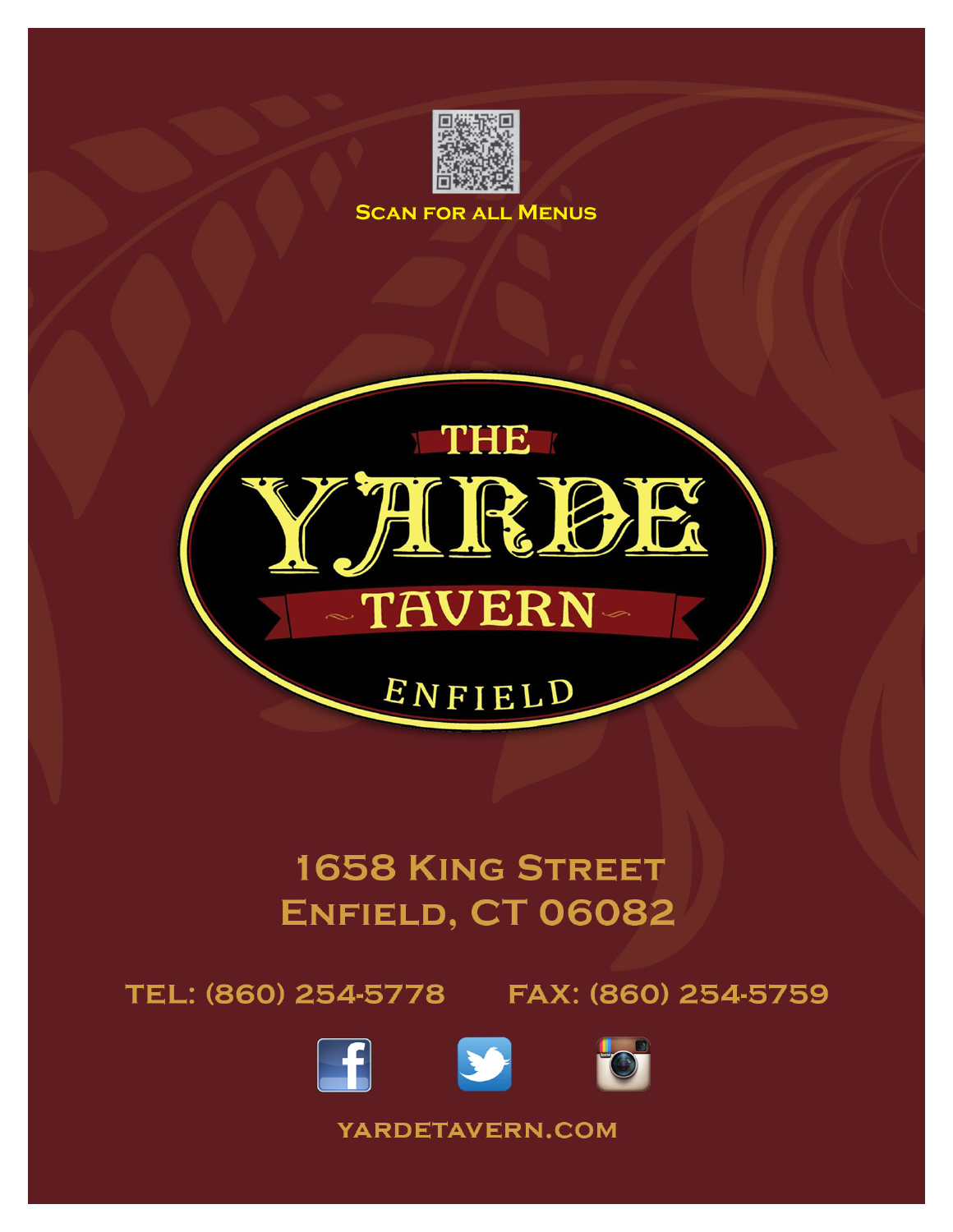|                                                                                                                                                                                                                                                                    |                    |                                                                                                                                                                                                                                                                                                                                            | Starters_                                                                                                                                                                                                                                                                                                                                                                                                                                                                      |
|--------------------------------------------------------------------------------------------------------------------------------------------------------------------------------------------------------------------------------------------------------------------|--------------------|--------------------------------------------------------------------------------------------------------------------------------------------------------------------------------------------------------------------------------------------------------------------------------------------------------------------------------------------|--------------------------------------------------------------------------------------------------------------------------------------------------------------------------------------------------------------------------------------------------------------------------------------------------------------------------------------------------------------------------------------------------------------------------------------------------------------------------------|
| <b>Yarde Wings</b>                                                                                                                                                                                                                                                 | 10 Wings \$14.99   | 20 Wings \$27.99                                                                                                                                                                                                                                                                                                                           |                                                                                                                                                                                                                                                                                                                                                                                                                                                                                |
| <b>Yarde Tenders</b><br>House made freshly breaded chicken tenders;                                                                                                                                                                                                | Half Order \$13.99 | Full Order \$22.99                                                                                                                                                                                                                                                                                                                         | Tossed with olive oil, garlic, cherry peppers, capers, scallions & parmesan cheese. Served with<br>a side of marinara.                                                                                                                                                                                                                                                                                                                                                         |
| <b>Dry Rubs</b><br>• Garlic Ranch • Cajun<br>• Adobo • Southwest<br>• Old Bay • Dry Buffalo Bleu<br>• Smokey Mesquite<br>• Sweet n Smokey Chipotle<br>• Garlic Romano • Seven Pepper<br>• Lemon Pepper • Italian<br>• Thai Spice • French Toast<br>• Garlic Pepper |                    | <b>Sauces</b><br>• Buffalo Hot • Buffalo Mild<br>• Texas BBQ • Honey BBQ<br>• Honey Hot • Garlic Hot<br>· Sriracha Ranch · Garlic Parmesan<br>• Buffalo Bleu cheese<br>· Jamaican Jerk · Teriyaki<br>· Wasabi Ginger • Mango Habanero<br>• Chipotle BBQ • Honey Mustard<br>• Sweet Chile • Bacon Ranch<br>• Buffalo Ranch • Kickin Bourbon | Sliced potato chips deep fried to a golden brown then tossed with our own mix of smoky-BBQ<br>seasoning and served with bleu cheese dressing.<br>Your choice of grilled chicken or crispy buffalo chicken, with shredded cheddar jack cheese,<br>Pico De gallo, and green onions. Served with sour cream & salsa.<br>Add Guacamole \$3.00 - Pulled Pork \$3.00<br>Hand breaded fresh mozzarella rounds with marinara, roasted tomatoes, basil pesto and<br>balsamic reduction. |
|                                                                                                                                                                                                                                                                    |                    | Creamy blend of spinach, artichokes & parmesan cheese. Served with warm pita chips.                                                                                                                                                                                                                                                        |                                                                                                                                                                                                                                                                                                                                                                                                                                                                                |
| in a crispy wonton wrapper. Served with avocado ranch dressing & sriracha aioli.                                                                                                                                                                                   |                    | Spiced chicken, black beans, cheddar cheese, roasted corn, spinach & red peppers deep fried                                                                                                                                                                                                                                                | Giant pretzel baked with sea salt and served with spicy brown mustard and cheese sauce.<br>Smothered with jack cheddar cheese, bacon, scallions, and our house-made cheese<br>sauce, served with a side of sourcream.                                                                                                                                                                                                                                                          |
| olives, sliced jalapenos, & green onions. Served with salsa & sour cream.<br>Add Guacamole, Yarde Chili, Chicken or Pulled Pork \$3 each                                                                                                                           |                    | \$14.99<br>House-made seasoned tortilla chips, shredded cheddar jack cheese, Pico De gallo,black                                                                                                                                                                                                                                           | Crunchy fried pickles with hot cherry peppers, dusted with parmesan and served with our own<br>house-made ranch dressing.                                                                                                                                                                                                                                                                                                                                                      |

# House-made Soups & Salads

| New England Clam Chowder  Cup \$5.99  Bowl \$7.99<br><b>Yarde Tavern Texas Style Chili</b> Cup \$5.99  Bowl \$7.99<br>Topped with cheddar cheese, chipotle lime sour cream, Frito's and scallions. |  |
|----------------------------------------------------------------------------------------------------------------------------------------------------------------------------------------------------|--|
| Crisp romaine tossed with tuscan caesar dressing, croutons, & Parmesan cheese.                                                                                                                     |  |
| Chopped romaine, tomatoes, black olives, chick peas, dried cranberries, diced cucumbers,<br>roasted tomato, & crumbled bleu cheese tossed in our herb vinaigrette dressing.                        |  |
| Mild buffalo chicken tenders, romaine, mixed greens, crumbled bleu cheese, shredded<br>cheddar jack cheese, diced tomatoes, & roasted red peppers tossed in our ranch dressing.                    |  |
| Mixed greens topped with grilled chicken, smoked bacon, black olives, cheddar cheese,<br>tomato, hard boiled egg, and onion with your choice of dressing.                                          |  |
| Chopped greens, diced tomato, chopped egg and bacon, tossed in our bleu cheese vinaigrette<br>and topped with 1/4 lb cheeseburger, fried pickles and Texas Tumbleweeds.                            |  |

÷

| Mixed greens, grilled chicken breast, fresh <mark>sliced apples, d</mark> ried cranberries, cucumbers, sliced<br>almonds, and crumbled goat cheese. Tosse <mark>d in ou</mark> r own sherry vinaigrette dressing. |  |  |
|-------------------------------------------------------------------------------------------------------------------------------------------------------------------------------------------------------------------|--|--|
|                                                                                                                                                                                                                   |  |  |

Mix of field greens and romaine lettuce, topped with carrots, chopped egg, cucumbers, tomato, shredded cheddar jack cheese and croutons

#### *Salad additions to any of the above salads*

Grilled or blackened chicken breast \$6 Grilled or blackened shrimp or steak \$7 Pan seared or blackened salmon \$8 Turkey burger \$5 Veggie burger \$4 Scoop Tuna \$4

#### *House-Made Dressings*

Ranch, Bleu Cheese, Honey Balsamic, Herb Vinaigrette, Bleu cheese Vinaigrette, Sherry Vinaigrette, Italian, and 1000 Island.

Also: Parmesan Peppercorn, Ceasar, and Honey Dijon.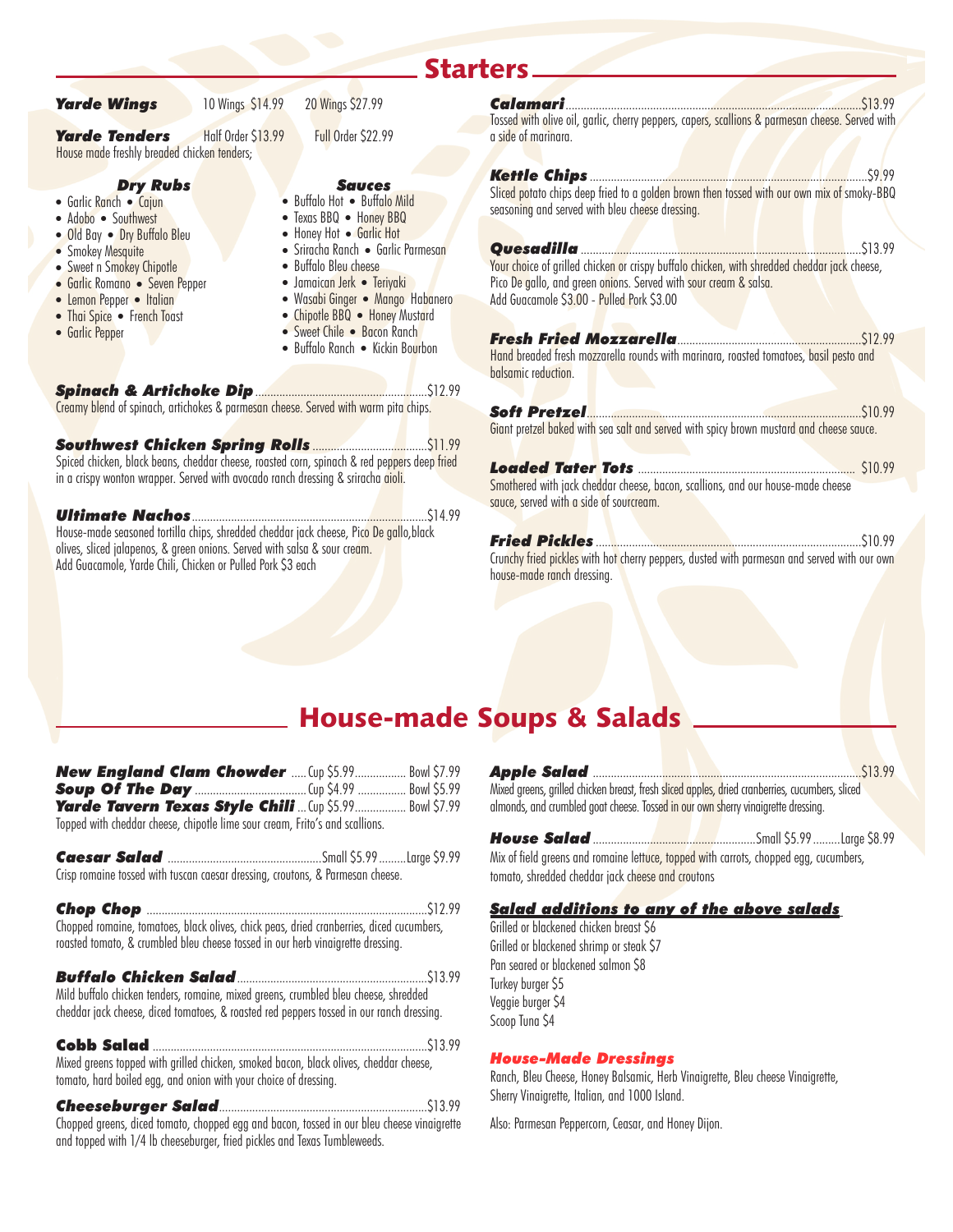|                                                                                                                                         | <b>Burgers</b>                                                                                                                                                                                            |
|-----------------------------------------------------------------------------------------------------------------------------------------|-----------------------------------------------------------------------------------------------------------------------------------------------------------------------------------------------------------|
|                                                                                                                                         | All burgers are half pound, come with your choice of tavern slaw or fries.<br>Substitute a side house salad, side caesar salad, sweet potato fries, kettle chips or tater tots for  \$1.49                |
|                                                                                                                                         | Our half pound burger may be substituted with a grilled chicken breast, veggie burger or turkey burger at no extra charge<br>Gluten free buns are available for an additional \$1.00 / Add egg for \$1.00 |
| * Yarde Burger <b>Manual Manual Manual Manual State</b> 514.99<br>Our classic with American cheese, lettuce, tomato, onion, and pickle. | Topped with chipotle BBQ, cheddar cheese, Texas tumbleweeds, and fried jalapenos.                                                                                                                         |
| Topped with crisp bacon, cheddar cheese, lettuce, tomato, onion, and pickle.                                                            | Topped with roasted red peppers, monterrey jack cheese, basil pesto, lettuce and tomato.                                                                                                                  |
| Cajun spiced burger topped with provolone cheese, roasted red peppers,<br>crumbled bleu cheese, lettuce, tomato, onion, and pickle.     | * Vermonter <b>Manual Manual Manual Community</b><br>515.99<br>Grilled maple glazed turkey burger, cheddar cheese, bacon, cranberry mayo,<br>and fried onion straws.                                      |
| Served on grilled marble rye bread with sautéed onions & swiss cheese.                                                                  | With American cheese, lettuce, tomato, onion, and pickle.                                                                                                                                                 |

# **Sandwiches**

*All come with your choice of tavern slaw or fries. Substitute a side house salad, side caesar salad, sweet potato fries,*

*kettle chips or tater tots for ................................................ \$1.49*

| Grilled chicken, fresh basil, sun-dried tomato pesto, roasted tomatoes, and mozzarella<br>cheese on grilled sourdough bread.                                                      |  |
|-----------------------------------------------------------------------------------------------------------------------------------------------------------------------------------|--|
| A half pound of Boars Head <sup>TM</sup> oven rosted turkey, monterey jack cheese, bacon, lettuce,<br>tomato, roasted red peppers, and sriracha aioli in a grilled tortilla wrap. |  |
| Solid white albacore tuna on grilled sourdough bread with American cheese & tomato.                                                                                               |  |
| <b>Cheese Steak</b><br>A half pound of steak or chicken with sauteed onions, peppers and mushrooms,<br>topped with American cheese on a grilled grinder roll. Great as a wrap     |  |
| Choice of half pound of Boars Head™ corned beef, oven roasted turkey or navel pastrami<br>on grilled rye bread with sauerkraut, swiss cheese and 1000 island dressing.            |  |
| Slow roasted pork, cheddar cheese, tavern slaw, sliced pickles & BBQ sauce on a grilled<br>grinder roll.                                                                          |  |
| Grilled chicken or veggie burger, mixed greens, diced tomatoes, roasted red peppers,<br>hummus, feta, and herb vinaigrette in a panini pressed tomato wrap.                       |  |

*Buffalo Chicken Sandwich*.....................................................\$14.99 Grilled or fried chicken breast, with your choice of wing sauce. Topped with monterey jack cheese, lettuce, and tomato. Served with a side of our bleu cheese dressing on a warm brioche bun.

| Grilled chicken breast, lettuce, tomato, <mark>and monter</mark> ey jack cheese on a warm brioche bun. I                                                                         |  |
|----------------------------------------------------------------------------------------------------------------------------------------------------------------------------------|--|
| A half pound of Boars Head™ navel past <mark>rami sh</mark> ave <mark>d th</mark> in, steamed with spicy brown mustard and<br>swiss cheese, piled high on grilled rye bread.     |  |
| Traditional grilled cheese wit <mark>h a twist! Grill</mark> ed sourdough bread with American cheese and<br>mom's meat loaf. Served with a side of beef gravy, and french fries. |  |
| Fried chicken strips tossed in our spicy Asian sauce wrapped in a flour tortilla with<br>tavern slaw, scallions, crunchy wontons and grilled in the panni press.                 |  |
|                                                                                                                                                                                  |  |

Buttermilk breaded chicken breast topped with roasted red peppers, basil pesto mayo, lettuce and American cheese on a grilled grinder roll.

*\*\*An 18% Gratuity is added for parties of 8 or more. Prices & menu items are subject to change without notice. All major credit cards accepted. These items may be cooked to order. Consuming raw or undercooked meats may increase your risk of food borne illness, especially if you have certain medical conditions.*  \**\*\*Please alert your server to any concern regarding food allergies prior to ordering.*